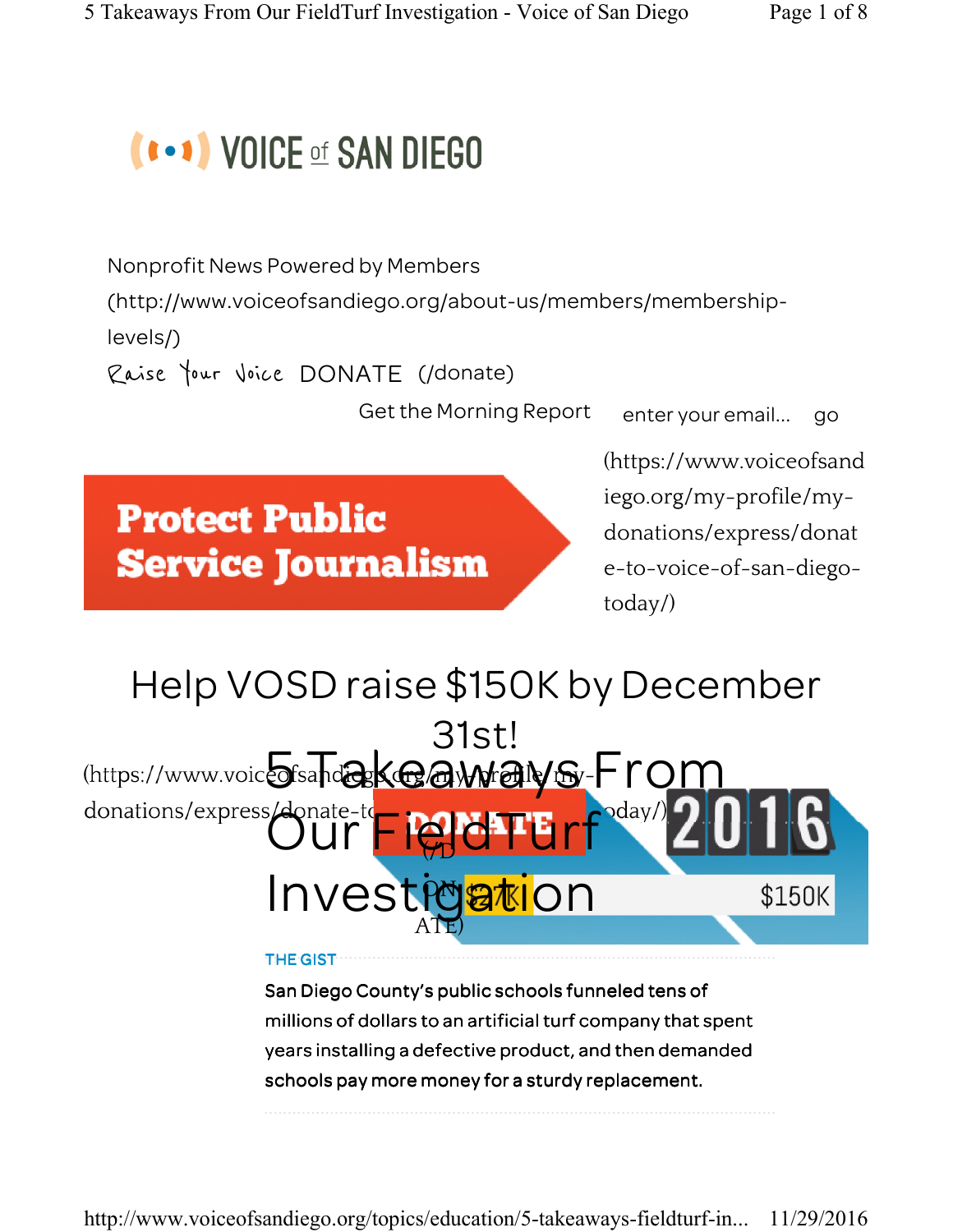

Serra High School's football team warms up on El Cajon Valley High School's FieldTurf field before a game.

By Ashly McGlone (http://www.voiceofsandiego.org/author/ashlymcglone/) | November 18, 2016

San Diego County's public schools funneled tens of millions of dollars to an artificial turf company that spent years installing a defective product, and then demanded schools pay more money for a sturdy replacement.

Here are five takeaways from my investigation into how FieldTurf USA handled its local field failures.

#### Taxpayers have been left holding the bag.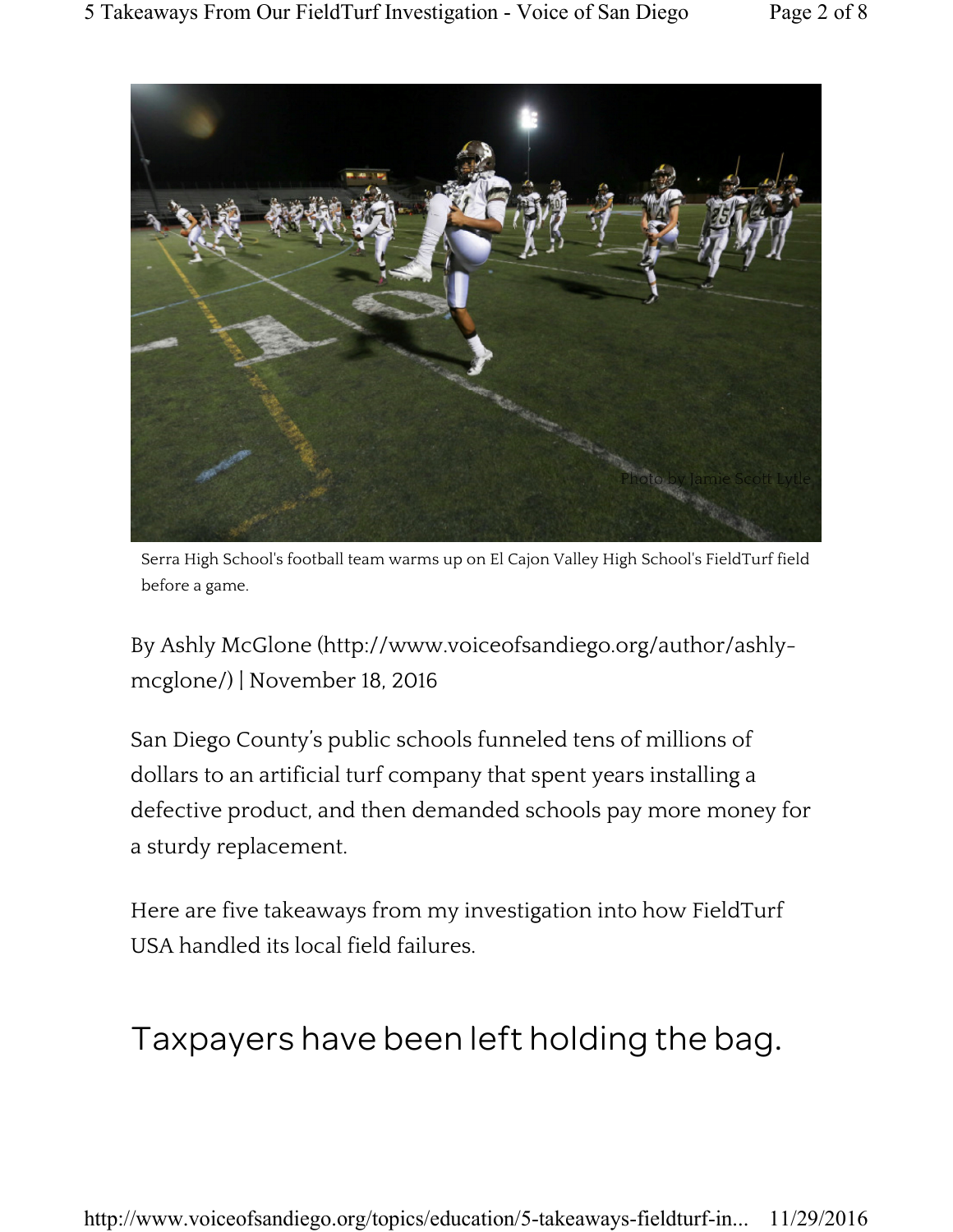One way or another, public schools – and by extension, taxpayers – have paid the price for a private company's defective product (http://www.voiceofsandiego.org/topics/news/across-countytaxpayer-funded-turf-fields-falling-apart-just-years/) as more than 20 artificial turf fields failed throughout the region in the last decade. Grass blades are fading, tearing out and shedding, creating bald spots only a couple years after installation.

When the turf fell apart prematurely, FieldTurf often asked customers to choose between another defective field (the free choice) or an upgraded, sturdier turf for thousands of dollars more. Some public agencies paid up, even though their first field was still under warranty. Others chose a free replacement, and the results showed.

## It is more important than ever to stand up for good journalism. Donate to VOSD today.

I would like to donate \$

15

Per Month Per Year One Time

This donation will make you a Inside Voice member. (/aboutus/members/membership-levels/)

Donate Now Learn more about member benefits (/about-

us/members/membership-levels/)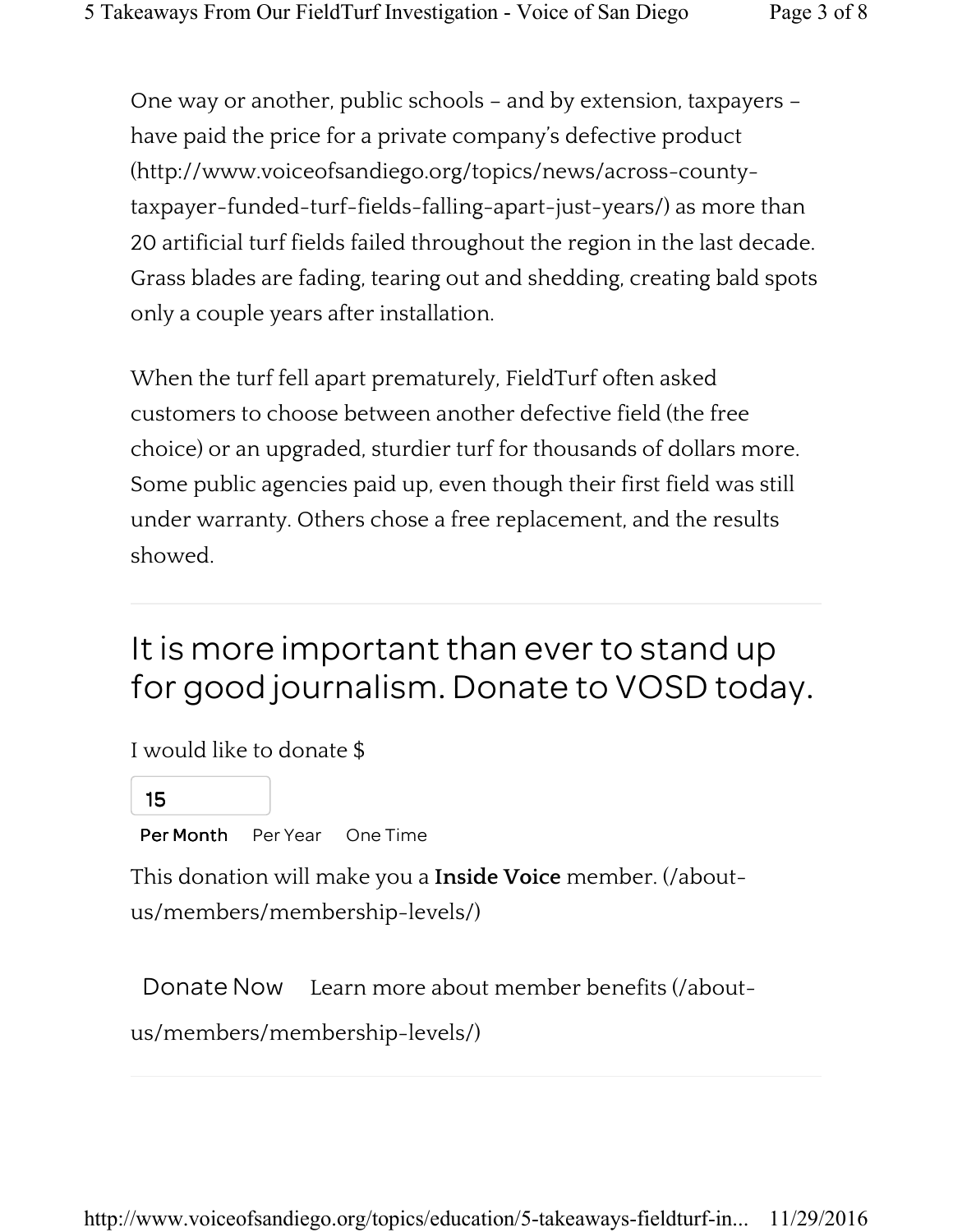FieldTurf officials argue they're fulfilling their warranty if two defective fields for the price of one together cover the eight-year warranty period.

School districts elsewhere in the state and country have sued FieldTurf for failing to replace defective fields with a better one free of charge. They say FieldTurf kept selling schools bad turf after they knew it was defective, and after they sued a supplier over it.

Though public records show local schools endured the exact same tactics and paid the price, most local public officials have nothing but praise for the company.

## FieldTurf kept schools in the dark.

FieldTurf sued its grass supplier TenCate in March 2011 for more than \$30 million, blaming it for the defective fields, which could not withstand the years of sunshine and athletic use promised.

FieldTurf settled the lawsuit in 2014 and obtained an unknown amount of money to help pay for replacements, but did not notify all affected customers about the problems and kept charging them for upgrades.

FieldTurf did tell San Diego Unified some fields needed replacing before staff noticed any trouble, and used a quality turf at all but two of the district's replacement fields.

# FieldTurf's salesman used troubling tactics.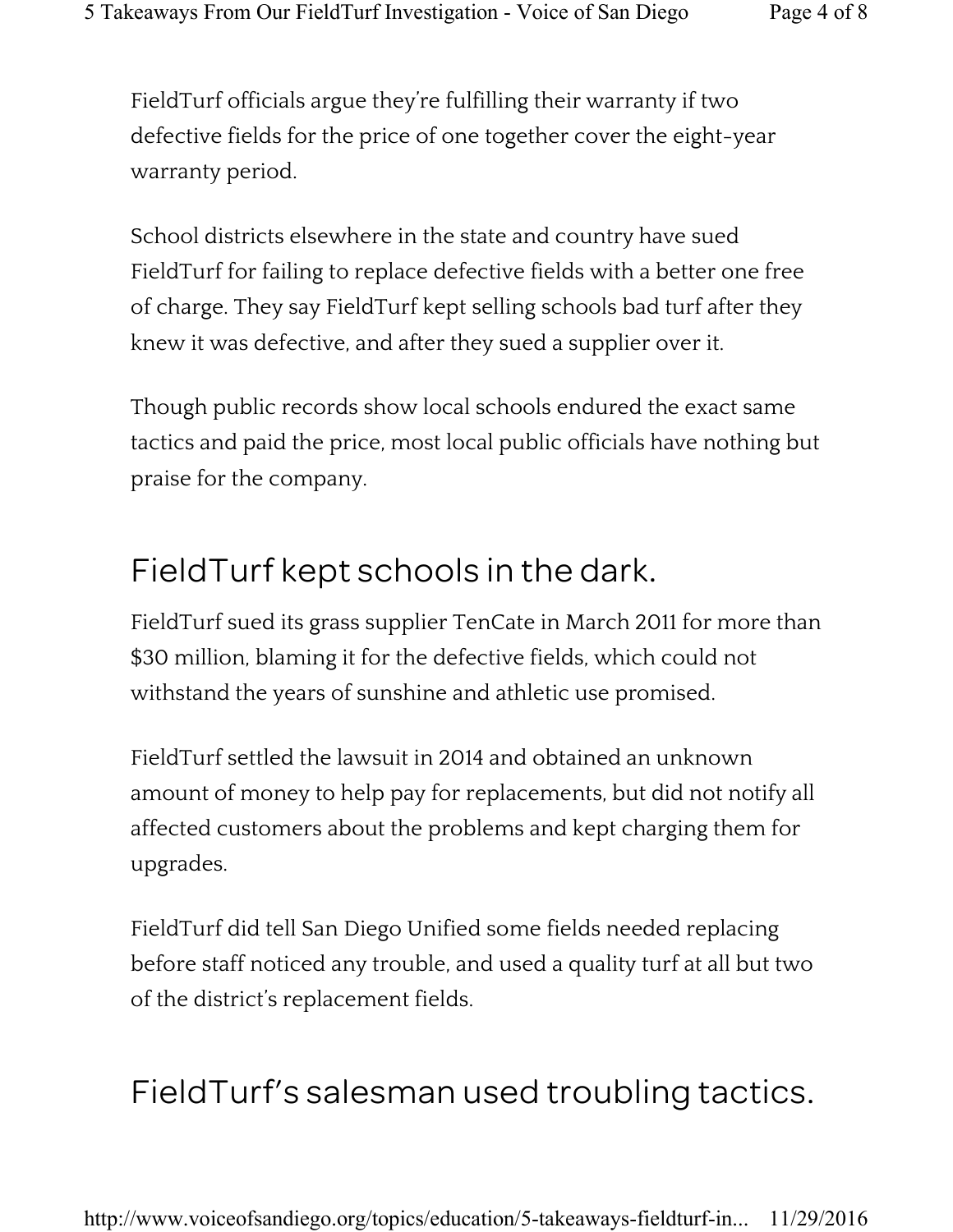When schools sought warranty replacements for their defective fields, they got fewer apologies than "offers" and "opportunities" to spend more money to upgrade to better turf.

One salesman tried to require new business as a condition for providing a free field replacement. In Oceanside, he went even further in his quest for new business and offered a teacher money to help him "close the deal." (http://www.voiceofsandiego.org/topics/news/theconsummate-salesman/)

## San Diego Unified was not truthful about its FieldTurf experience.

Six San Diego Unified FieldTurf fields were replaced under warranty in recent years, but officials claimed they had experienced no field failures. They said the fields were replaced as a preventative measure, and they were adamant that none of the replacements came with more bad turf.

According to the district's own records, neither of those claims is true (http://www.voiceofsandiego.org/topics/news/despite-failuressan-diego-unified-just-cant-quit-fieldturf/).

## FieldTurf still has a lock on the region's public school turf work.

Several public agencies – including San Diego Unified, the second largest school district in the state – have skipped the public bidding normally required by state law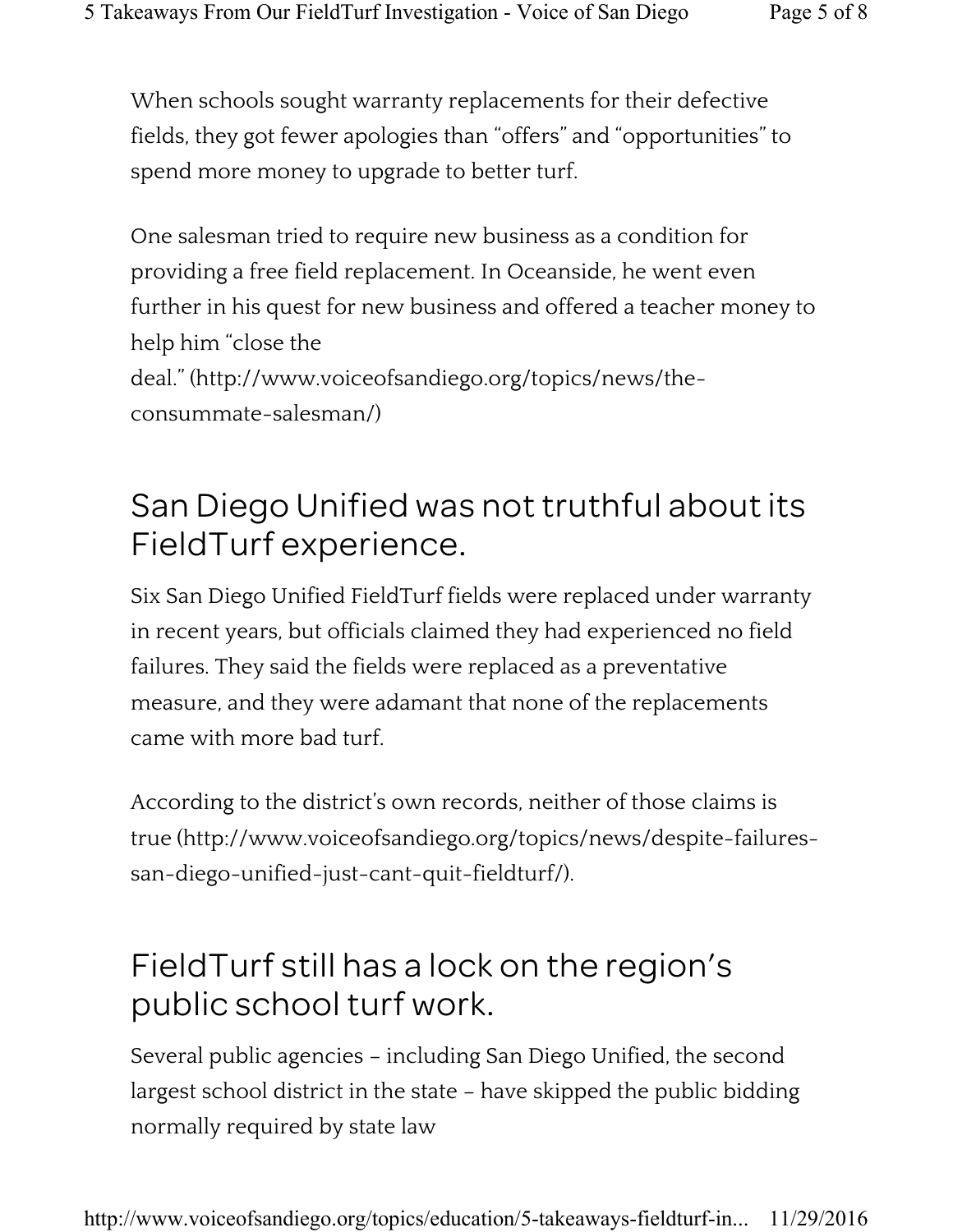(http://www.voiceofsandiego.org/topics/news/turf-company-highprices-defective-product-cornered-sd-market/) for large public works projects. They argue FieldTurf's quality and warranty are so superior, they do not need to consider any other brands.

Some school boards declared FieldTurf the district standard turf at the same meeting they voted to pay thousands of dollars more to replace fields still under warranty.

Had local schools not used FieldTurf for all their turf jobs, they may not have been so negatively impacted by the defective product. They likely would have saved some serious money, too.

#### Read the Whole Series

Part I: Across the County, Taxpayer-Funded Turf Fields Are Falling Apart After Just a Few Years (http://www.voiceofsandiego.org/topics/news/across-countytaxpayer-funded-turf-fields-falling-apart-just-years/)

Part II: The Consummate Salesman (http://www.voiceofsandiego.org/topics/news/the-consummatesalesman/)

Part III: Despite Failures, San Diego Unified Just Can't Quit FieldTurf (http://www.voiceofsandiego.org/topics/news/despite-failures-sandiego-unified-just-cant-quit-fieldturf/)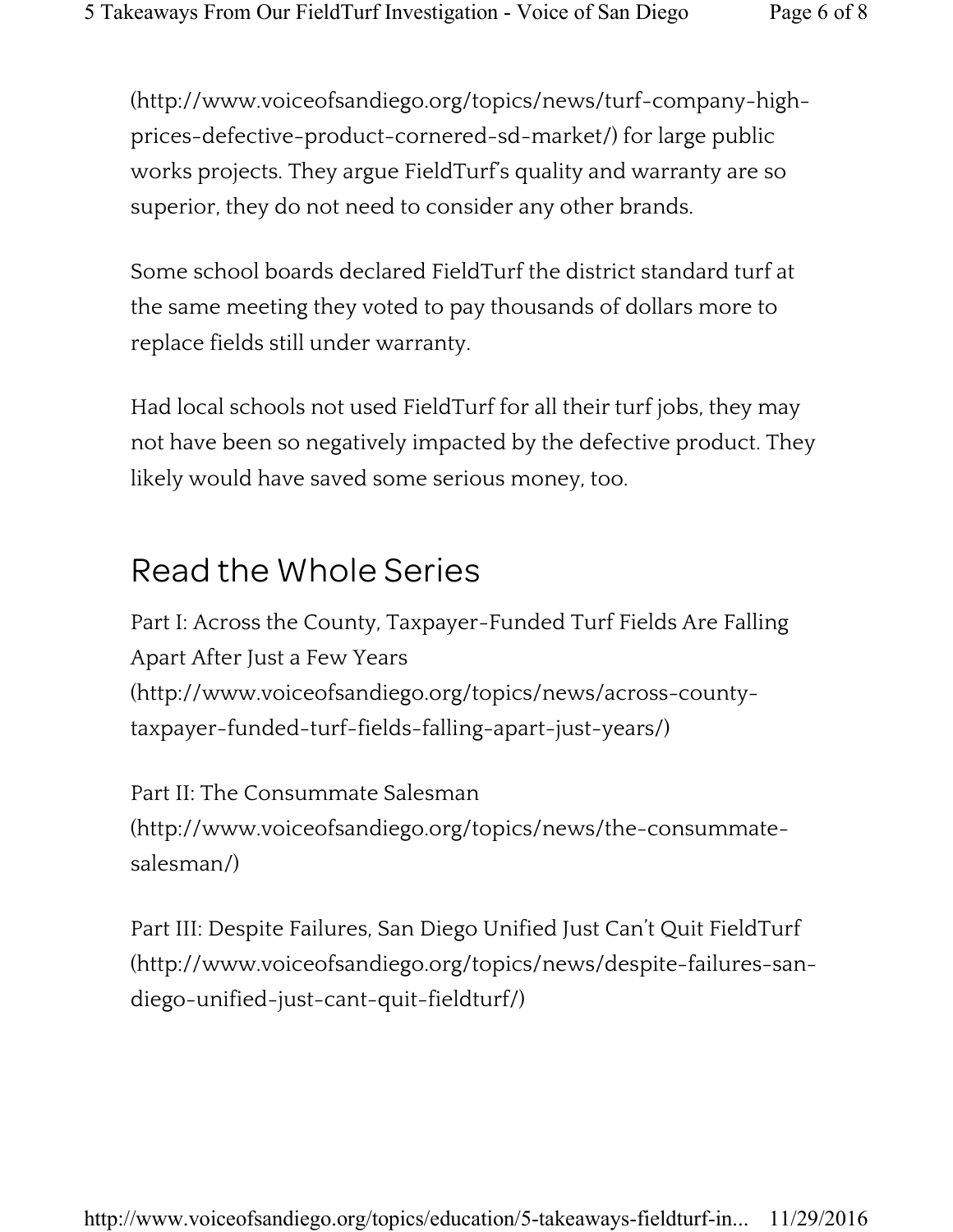Part IV: How a Turf Company With High Prices and a Defective Product Cornered the SD Market (http://www.voiceofsandiego.org/topics/news/turf-company-highprices-defective-product-cornered-sd-market/)

Want to know how much your local school paid FieldTurf? This map shows all the FieldTurf fields and costs (https://www.google.com/maps/d/u/0/viewer? mid=106OHWn0zNz3cs0CRci2QJwu6tgY&ll=32.99929777234269% 2C-117.13413550663222&z=10) Voice of San Diego could document with public records provided by San Diego County's public schools and colleges. Some agencies said older field records had been destroyed, while others simply could not be located.

This article relates to: Education

(http://www.voiceofsandiego.org/category/topics/education/), Must Reads (http://www.voiceofsandiego.org/category/must-reads/), News (http://www.voiceofsandiego.org/category/topics/news/), School Finances (http://www.voiceofsandiego.org/category/allnarratives/school-finances/)